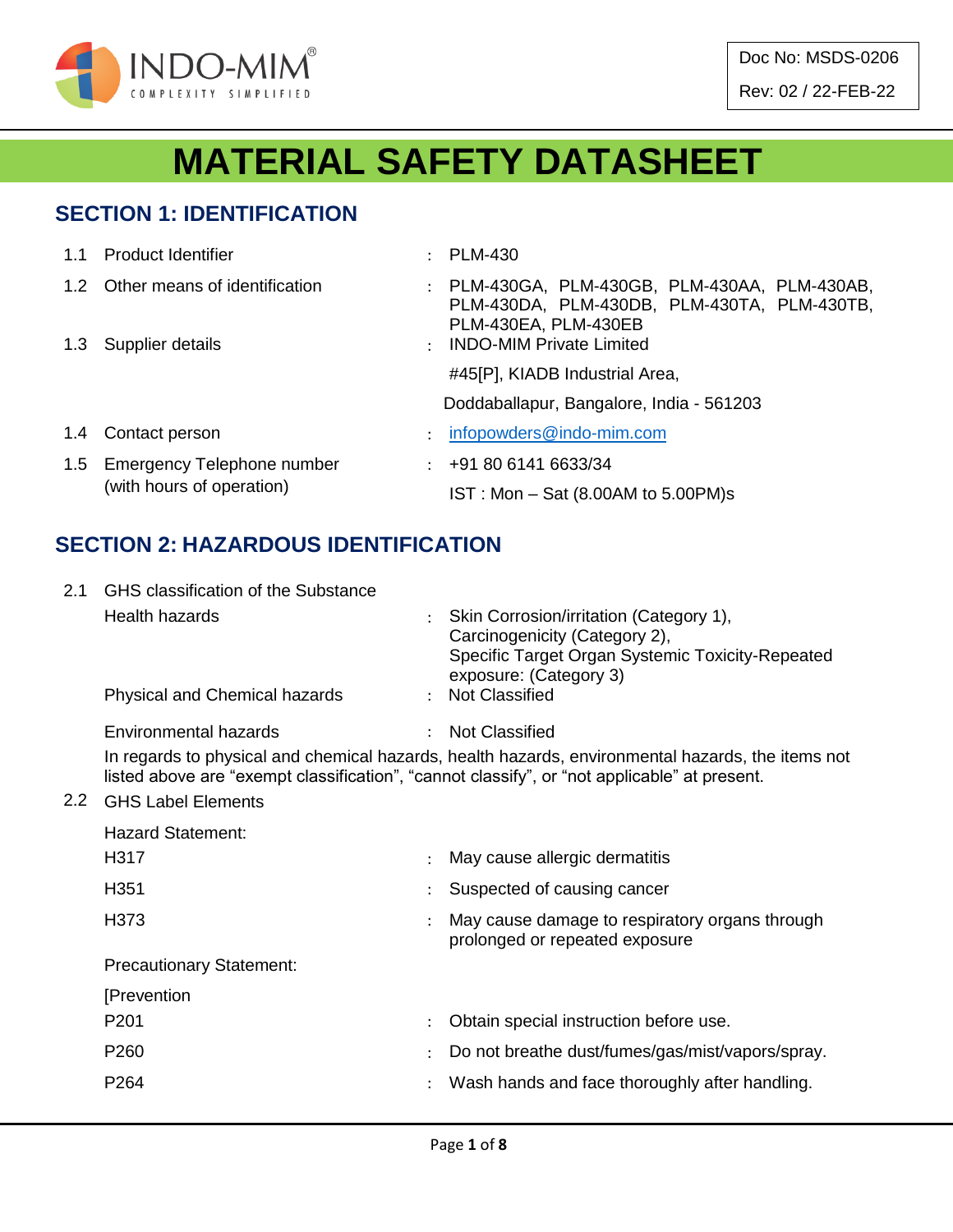

| P <sub>272</sub>                                                                                                                                                                                                                                                                                                                                                                                                                                                                           | Contaminated work clothing should not be allowed out<br>Of the workplace.                               |  |
|--------------------------------------------------------------------------------------------------------------------------------------------------------------------------------------------------------------------------------------------------------------------------------------------------------------------------------------------------------------------------------------------------------------------------------------------------------------------------------------------|---------------------------------------------------------------------------------------------------------|--|
| P <sub>280</sub>                                                                                                                                                                                                                                                                                                                                                                                                                                                                           | Wear protective gloves/protective clothing/eyes<br>protection/face protection.                          |  |
| [Emergency Response]                                                                                                                                                                                                                                                                                                                                                                                                                                                                       |                                                                                                         |  |
| P308+P313                                                                                                                                                                                                                                                                                                                                                                                                                                                                                  | If exposed or concerned, Get medical advice/attention.                                                  |  |
| P314                                                                                                                                                                                                                                                                                                                                                                                                                                                                                       | Get medical advice/attention if feel unwell.                                                            |  |
| P <sub>501</sub>                                                                                                                                                                                                                                                                                                                                                                                                                                                                           | To dispose of contents/container entrust it to a waste<br>service company admitted by local government. |  |
| $\blacksquare$ $\blacksquare$ $\blacksquare$ $\blacksquare$ $\blacksquare$ $\blacksquare$ $\blacksquare$ $\blacksquare$ $\blacksquare$ $\blacksquare$ $\blacksquare$ $\blacksquare$ $\blacksquare$ $\blacksquare$ $\blacksquare$ $\blacksquare$ $\blacksquare$ $\blacksquare$ $\blacksquare$ $\blacksquare$ $\blacksquare$ $\blacksquare$ $\blacksquare$ $\blacksquare$ $\blacksquare$ $\blacksquare$ $\blacksquare$ $\blacksquare$ $\blacksquare$ $\blacksquare$ $\blacksquare$ $\blacks$ |                                                                                                         |  |

Fire Service Act

 $3.3$ 

This special alloy powder has been confirmed and registered as non-hazardous by ignition test based on Fire service act No. 11 (Part 4 of Article 1 of cabinet Order No. 358). However, there is a possibility that fine particle dust would fire when it is touched.

### **SECTION 3: COMPOSITION/INFORMATION ON INGREDIENTS**

| 3.1 | Substance/Mixture                                   | <b>Mixture</b>         |           |
|-----|-----------------------------------------------------|------------------------|-----------|
|     | <b>General Product Description</b>                  | <b>Metallic Powder</b> |           |
|     | Alias                                               | <b>Alloy Powder</b>    |           |
| 3.2 | Chemical Name, Percent and CAS#:<br><b>Elements</b> | %                      | CAS#      |
|     | <b>Nickel</b>                                       | $1 - 8$                | 7440-02-0 |
|     | Copper                                              | $1 - 5$                | 7440-50-8 |
|     | Chromium                                            | $10 - 20$              | 7440-47-3 |
|     | Silicon                                             | < 1                    | 7440-21-3 |
|     | Manganese                                           | $<$ 3                  | 7439-96-5 |
|     | Iron                                                | >70                    | 7439-89-6 |
|     |                                                     |                        |           |

Any concentration shown as a range is to protect the confidentiality or is due to batch variation

| Class Reference Number in the Gazette List     | $\ddot{\phantom{a}}$ | <b>Not Subject</b>                          |
|------------------------------------------------|----------------------|---------------------------------------------|
| <b>Impurities and Stabilizing Additives</b>    | $\mathcal{L}$        | No Data                                     |
| Contribute to Classification                   |                      |                                             |
| <b>Pollutant Release and Transfer Register</b> |                      | Not applicable<br>$\mathbb{R}^{\mathbb{Z}}$ |
| (PRTR)                                         |                      |                                             |
| <b>Hazard Symbol</b>                           |                      | Not harmful                                 |
| <b>Risk Phrases</b>                            |                      |                                             |
| R40                                            |                      | limited evidence of a carcinogenic effect   |
|                                                |                      |                                             |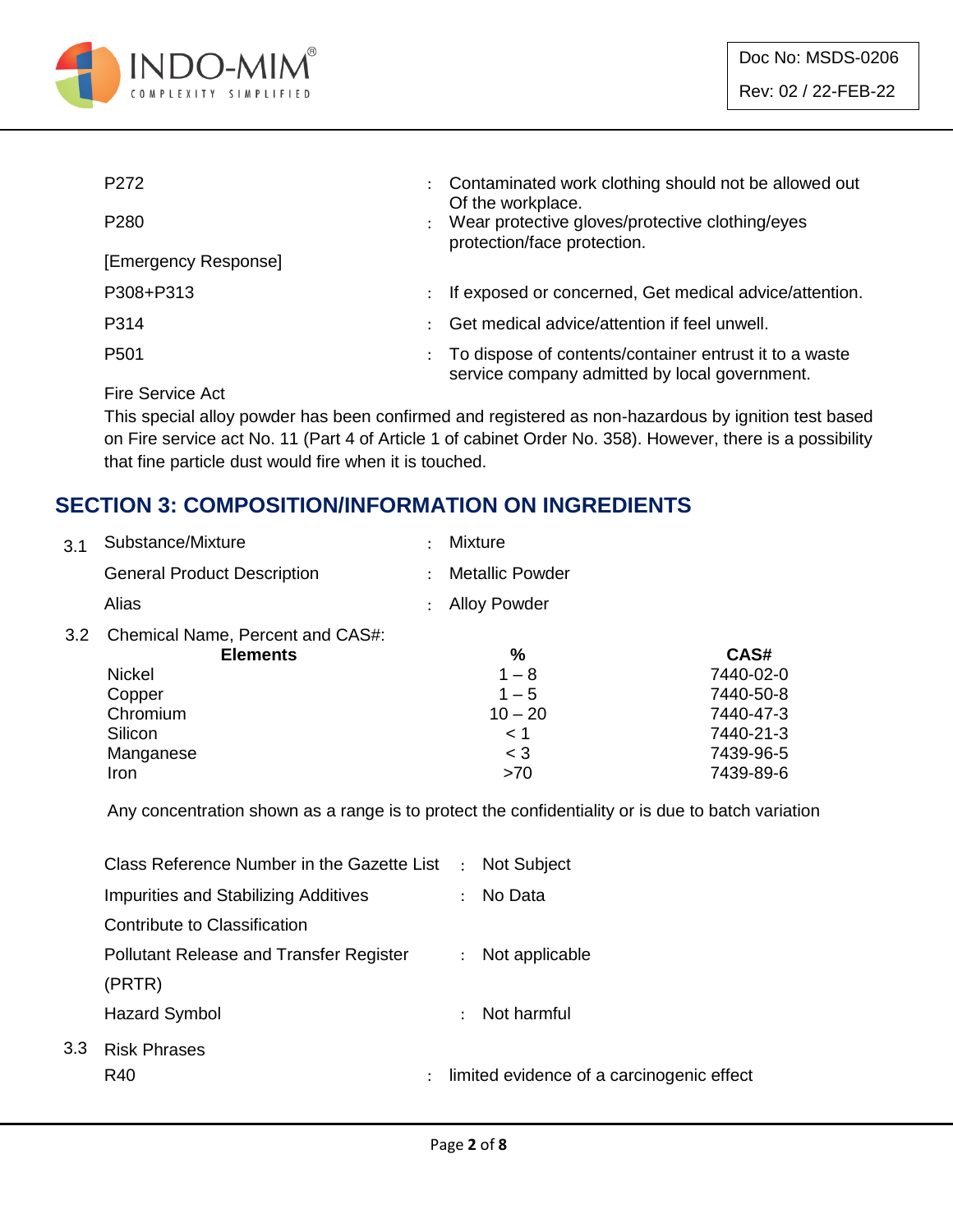

|     | R43                   |                      | May cause sensitization by skin contact                |
|-----|-----------------------|----------------------|--------------------------------------------------------|
|     | R48/20                | $\ddot{\phantom{0}}$ | Harmful: danger of serious damage to health by         |
|     |                       |                      | prolonged exposure through inhalation.                 |
| 3.4 | <b>Safety Phrases</b> |                      |                                                        |
|     | S <sub>16</sub>       | ÷                    | Keep away from sources of ignition $-$ No smoking      |
|     | S7/9                  |                      | Keep the container tightly closed and in a well-       |
|     |                       |                      | ventilated place                                       |
|     | S36/37/39             | $\ddot{\phantom{a}}$ | Wear suitable protective clothing, gloves and eye/face |
|     |                       |                      | protection                                             |

### **SECTION 4: FIRST AID MEASURES**

| 4.1 | Inhalation                               |                      | If inhaled, remove to fresh air.                            |
|-----|------------------------------------------|----------------------|-------------------------------------------------------------|
|     | 4.2 Skin Contact                         |                      | Get medical advice/attention if feeling well.               |
|     |                                          |                      | Immediately remove contaminated clothing and shoes.         |
|     |                                          |                      | Wash with soap and plenty of water.                         |
|     |                                          |                      | If irritation develops and persists, get medical attention. |
|     | 4.3 Eye Contact                          |                      | Flush eyes with plenty of water for at least 15 minutes.    |
|     |                                          |                      | If irritation develops and persists, get medical attention. |
| 4.4 | Ingestion                                |                      | Immediately rinse mouth. Get medical aid immediately.       |
|     | 4.5 Anticipated Acute & Tardive symptoms | $\ddot{\phantom{0}}$ | Allergy Symptoms.                                           |
| 4.6 | Most important Signs and Symptoms        |                      | No data is currently available.                             |
| 4.7 | Protection for first-aid                 |                      | Wear protective equipment's according to the situation.     |
| 4.8 | Important notes for Doctor               |                      | No data is currently available.                             |

#### **SECTION 5: FIRE FIGHTING MEASURES**

| 5.1 Suitable Extinguishing Media                                       | : Dry sand, limestone powder, dry powder and special<br>powder against the metal powder.                                                                                                                                          |
|------------------------------------------------------------------------|-----------------------------------------------------------------------------------------------------------------------------------------------------------------------------------------------------------------------------------|
| 5.2 Extinguishing media, which must not be<br>used for safety reasons: | water and carbon dioxide (CO2)                                                                                                                                                                                                    |
| 5.3 Specific Hazards                                                   | : Non-dangerous. Heavy metals may be released in<br>hazardous concentrations in the form of dust or fumes.<br>contamination fire<br>extinguishing<br>Collect<br>water<br>separately. This must not be discharged into the drains. |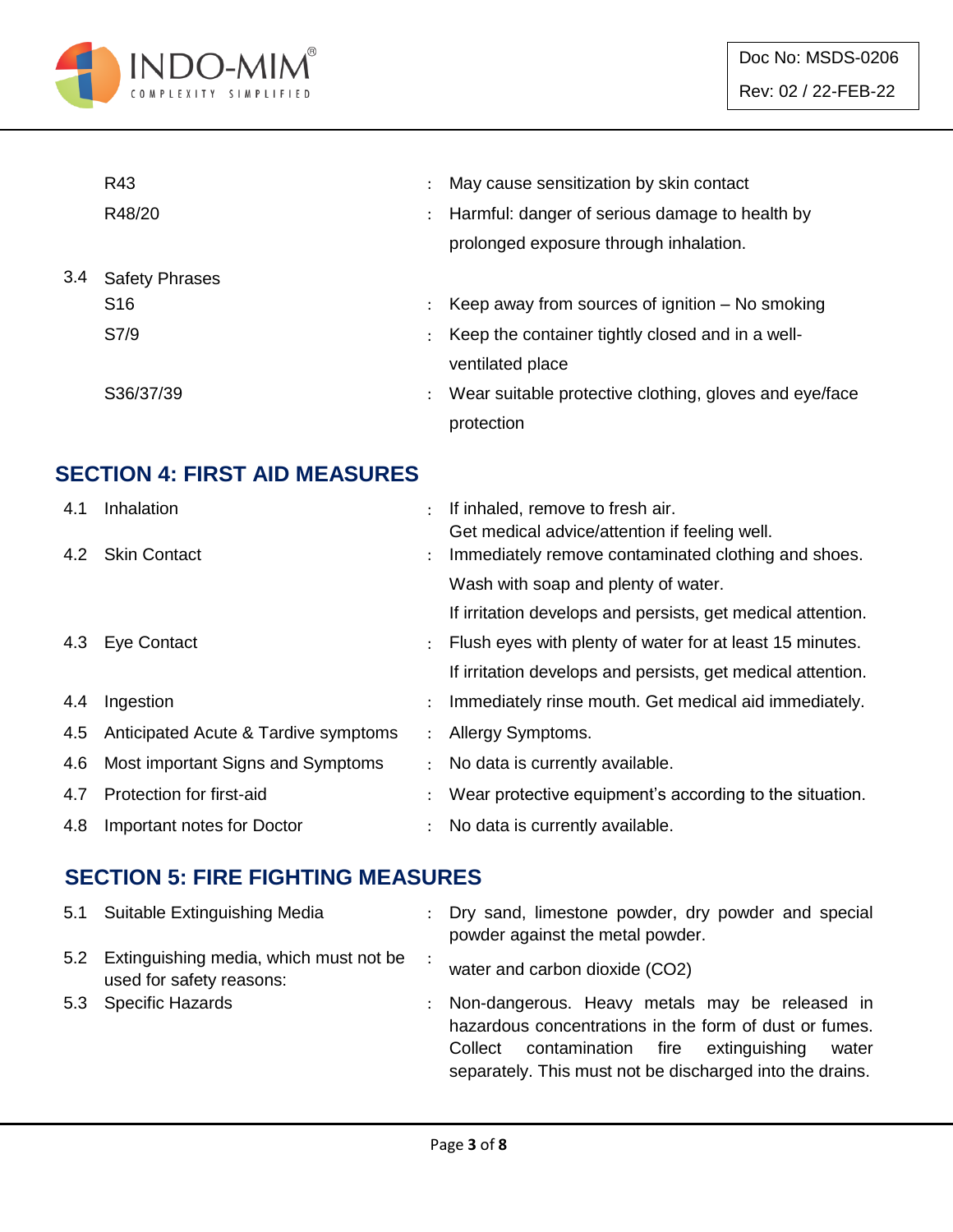

| 5.4 Special firefighting Procedures: |                      |  | : Using proper extinguishing media water may be        |  |  |  |
|--------------------------------------|----------------------|--|--------------------------------------------------------|--|--|--|
|                                      | ineffective.         |  |                                                        |  |  |  |
| 5.5 Protection for firefighting:     |                      |  | : Firefighting always wears respiratory protection and |  |  |  |
|                                      | protective clothing. |  |                                                        |  |  |  |

## **SECTION 6: ACCIDENTAL RELEASE MEASURES**

| 6.1 | <b>Personal Precautions, Protective</b> | $\mathcal{L}$ | Ensure adequate ventilation.                           |
|-----|-----------------------------------------|---------------|--------------------------------------------------------|
|     | equipment, And emergency measures       |               | Used personal protective equipment. Avoid contact with |
|     |                                         |               | skin/eyes. Do not breathe vapors/dust. Remove all      |
|     |                                         |               | ignition. Observe "8.<br>of<br>Exposure<br>sources     |
|     |                                         |               | controls/personal protection".                         |
|     | 6.2 Environmental Precaution            |               | : Avoid runoff into sewers and drains.                 |
|     | 6.3 Collection and Neutralization       |               | : Vacuum or sweep-up spills. Containment and clean-up  |
|     |                                         |               | discard collected spills in airtight containers.       |
| 6.4 | <b>Equipment and Methods</b>            |               | : Prevention of secondary immediately eliminate all    |
|     |                                         |               | sources of ignition                                    |
| 6.5 | <b>Disaster</b>                         |               | Prevent runoff into sewers and drains.                 |

#### **SECTION 7: HANDLING AND STORAGE**

| 7.1 | Handling                       |                           |                                                                                                                                                                                                                                                                                                                  |
|-----|--------------------------------|---------------------------|------------------------------------------------------------------------------------------------------------------------------------------------------------------------------------------------------------------------------------------------------------------------------------------------------------------|
|     | Engineering controls           |                           | : Refer to "Engineering Controls" of "8. Exposure<br>controls/Personal Protection". Wear Proper Protective<br>equipment.                                                                                                                                                                                         |
|     | Exhaust                        | $\ddot{\phantom{a}}$      | Use adequate general and local exhaust ventilation to<br>maintain dust concentration levels as low as possible.                                                                                                                                                                                                  |
|     | Precaution<br>Avoiding contact |                           | The product should only be used in areas from which all<br>naked lights and other sources of ignition have been<br>excluded. Keep away from Heat or Flame. Pay<br>attention to fumes because they may ignite. Take<br>precautionary measures against static discharge.<br>Refer to "10. Stability and reactivity |
| 7.2 | Storage                        |                           |                                                                                                                                                                                                                                                                                                                  |
|     | <b>Engineering controls</b>    | $\mathbb{R}^{\mathbb{Z}}$ | The storage area must have a fireproof structure.<br>Prevent hazardous material penetrate into storage<br>area. Provide proper Equipment of lighting and<br>ventilation.                                                                                                                                         |
|     | Incompatibilities              |                           | Refer to "10. Stability and Reactivity".                                                                                                                                                                                                                                                                         |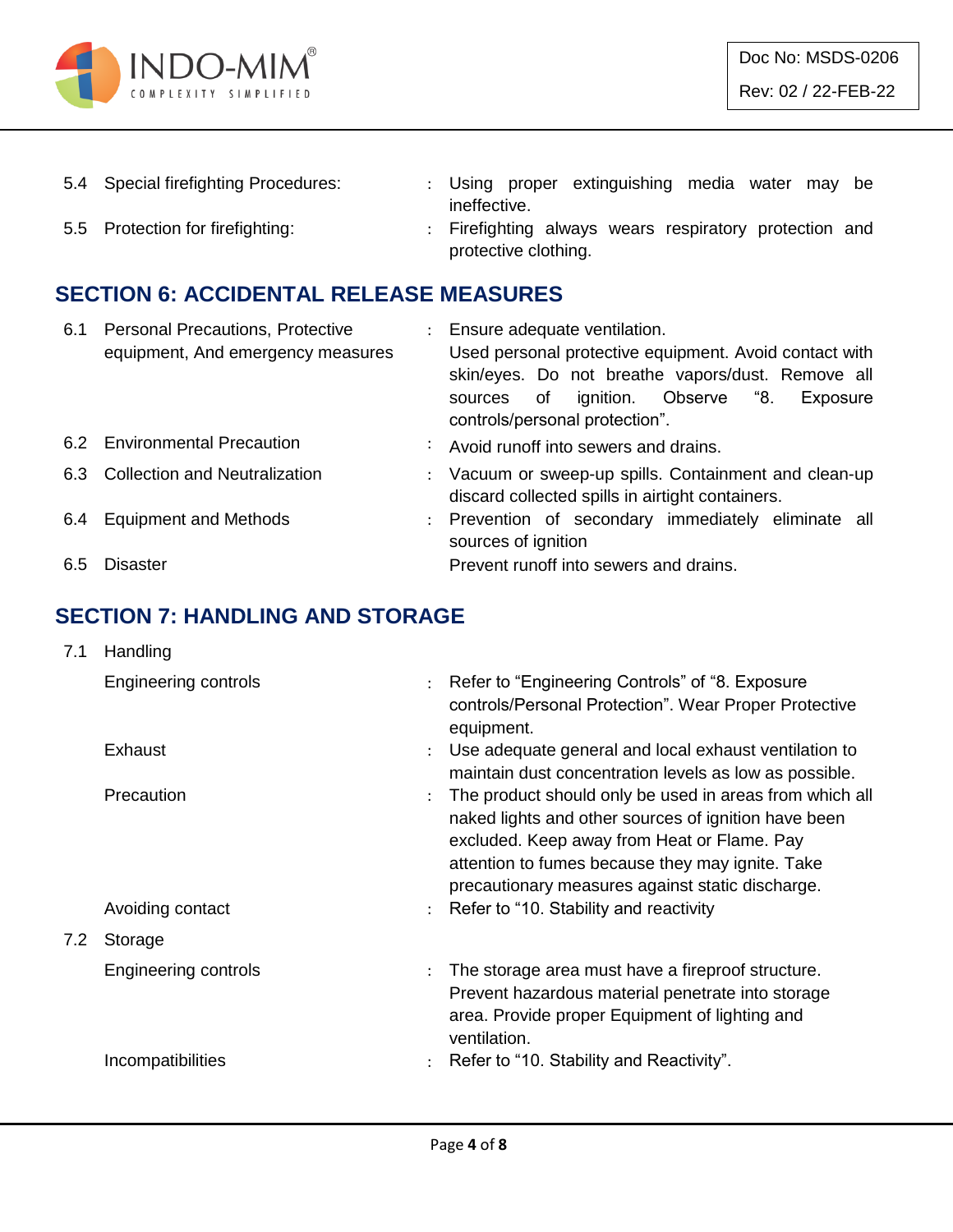

| Storage conditions | : Store in a dry, cool and well-ventilated area from heat, |
|--------------------|------------------------------------------------------------|
|                    | sparks, open flames and all other sources of ignition.     |
| Packaging material | : Use the material which not penetrate any hazardous       |
|                    | material for the container.                                |

#### **SECTION 8: EXPOSURE CONTROLS/PERSONAL PROTECTION**

8.1 Control Concentration and working environment assessment criteria: No Data Exposure Limits:

|     | Mn                            | TLV-TWA: 0.2mg/m3 (ACGIH)                                                                  | $$ D |
|-----|-------------------------------|--------------------------------------------------------------------------------------------|------|
|     | Ni                            | TLV-TWA: 1.5mg/m3 (ACGIH)(As inhalable<br>fraction)2B                                      |      |
|     | Cr                            | TLV-TWA: 0.5mg/m3 (ACGIH)                                                                  | A4   |
|     | Mo                            | TLV-TWA: 3mg/m3 (ACGIH)                                                                    |      |
|     | Co                            | TLV-TWA: 0.02mg/m3 (ACGIH)                                                                 | A3   |
|     | D                             | Not suspected as a human carcinogen                                                        |      |
|     | 2B                            | Possible human carcinogen                                                                  |      |
|     | A4                            | Not classifiable as a human carcinogen                                                     |      |
|     | A <sub>3</sub>                | Confirmed animal carcinogen with unknown relevance<br>to humans.                           |      |
|     | Engineering control:          | Not required                                                                               |      |
| 8.2 | Protective equipment:         |                                                                                            |      |
|     | <b>Respiratory Protection</b> | In case ventilation is not adequate, wear a P2 filter<br>respirator for harmful particles. |      |
|     | <b>Hand Protection</b>        | Wear rubber gloves to meet the regulation of "EU<br>Directive 89/689/EEC" and "EN 374".    |      |
|     | Eye Protection                | Wear Safety goggles meet "EN 166".                                                         |      |
|     | Skin and Body Protection      | Wear suitable clothing with long sleeves.                                                  |      |
|     | <b>Health measures</b>        | Replace work clothing every day.                                                           |      |
|     |                               |                                                                                            |      |

Provide an eyewash unit near the working area.

#### **SECTION 9: PHYSICAL AND CHEMICAL PROPERTIES**

| : Silver-gray, Powder  |
|------------------------|
| : Odorless             |
| $\cdot$ Not applicable |
| Not available          |
| . Not available        |
|                        |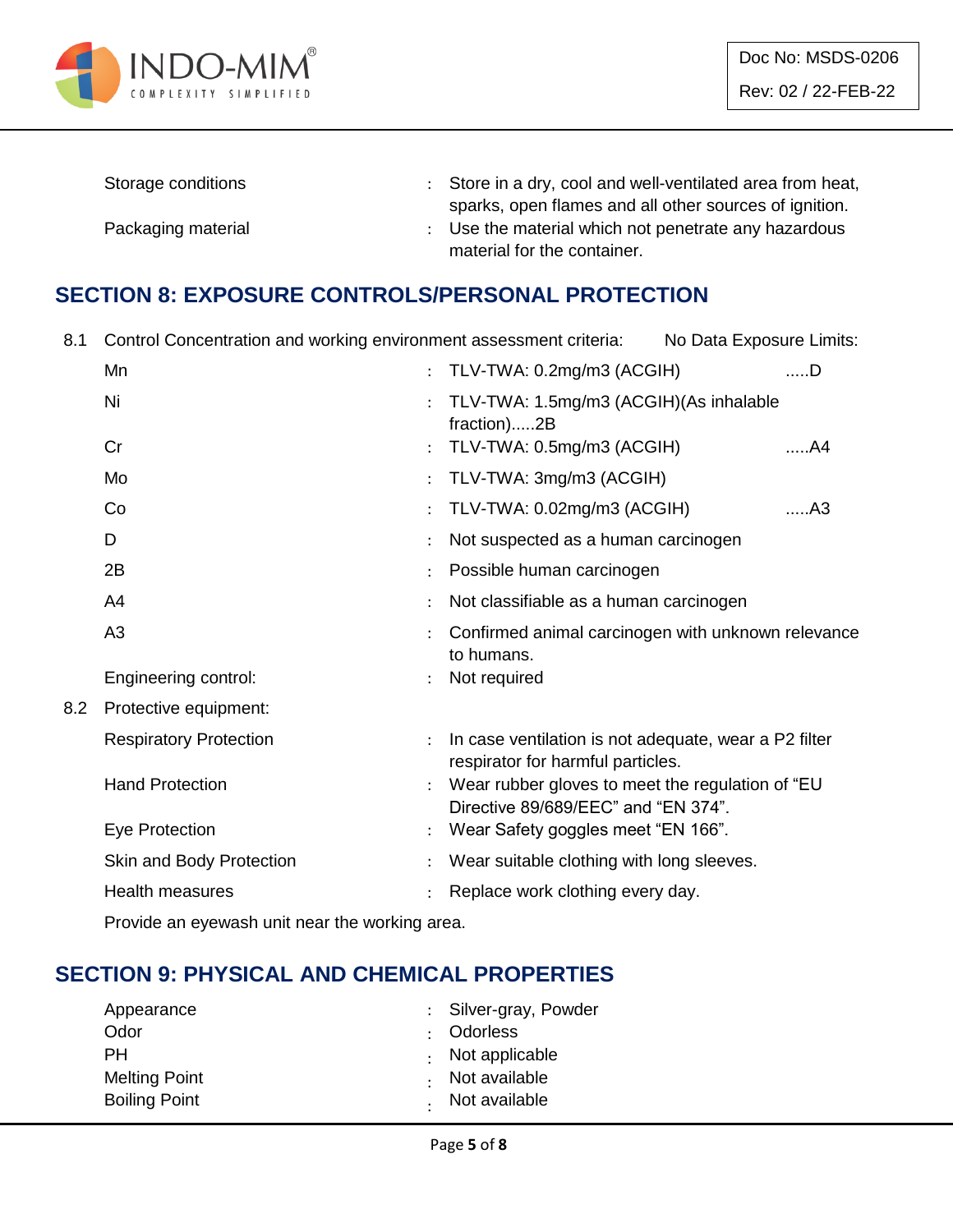

| <b>Flash Point</b>                              |         | Not available       |
|-------------------------------------------------|---------|---------------------|
| Ignition Point                                  |         | Not available       |
| Range of Explosion                              |         | Not available       |
| Vapour Pressure                                 |         | Not available       |
| <b>Specific Gravity</b>                         |         | $7.5 - 9.3$ (g/cm3) |
| Solubility                                      |         | Insoluble           |
| <b>Aqueous Solubility</b>                       |         | Insoluble           |
| Octanol/water                                   |         | Not applicable      |
| <b>Partition coefficient</b>                    |         |                     |
| Decomposition Temperature"                      |         | Not available       |
| Odor threshold                                  |         | Not available       |
| <b>Evaporation Rates</b>                        | $\cdot$ | $0\frac{9}{6}$      |
| Combustibility                                  |         | Not available       |
| <b>Other Physical &amp; Chemical Properties</b> |         | Not available       |

### **SECTION 10: STABILITY AND REACTIVITY**

| Stability                        | : Not available                                        |
|----------------------------------|--------------------------------------------------------|
| <b>Hazardous Reactivity</b>      | Not available                                          |
| Condition to avoid               | $\cdot$ High-Temperature state in the dusty atmosphere |
| <b>Incompatibilities</b>         | Oxidizing agents (against Si).                         |
| Hazardous Decomposition products | No data in general use                                 |

### **SECTION 11: TOXICOLOGICAL INFORMATION**

| Not available                          |                      |                                                             |  |  |  |
|----------------------------------------|----------------------|-------------------------------------------------------------|--|--|--|
| <b>Acute Toxicity:</b>                 |                      |                                                             |  |  |  |
| Fe: Rat Oral LD50= 30000mg/kg          |                      |                                                             |  |  |  |
| Mn: Rat Oral LD50= 9000mg/kg           |                      |                                                             |  |  |  |
| Rat Oral LD50= 9000mg/kg<br>Ni:        |                      | (Particle size<1mm)                                         |  |  |  |
| Rat Oral LD50= 3160mg/kg<br>Si:        |                      |                                                             |  |  |  |
|                                        |                      |                                                             |  |  |  |
| <b>Skin Corrosion/Irritation</b>       | ÷                    | Mild Irritation                                             |  |  |  |
| Serious Eye danger/Eye Irritation      |                      | The product is not classified as an eye irritant, however   |  |  |  |
|                                        |                      | high dust levels in the air may cause eye irritation.       |  |  |  |
|                                        | $\ddot{\phantom{0}}$ | Nickel: may result in allergic lung sensitization reactions |  |  |  |
| Respiratory/Skin Sensitizing Potential |                      | Nickel: Allergic skin sensitization reactions are the most  |  |  |  |
|                                        |                      | frequent effect of exposure.                                |  |  |  |
| Mutagenicity<br>$\bullet$              |                      | No information found                                        |  |  |  |
| Carcinogenicity                        | ÷                    | H351: Suspected of causing cancer                           |  |  |  |
|                                        |                      |                                                             |  |  |  |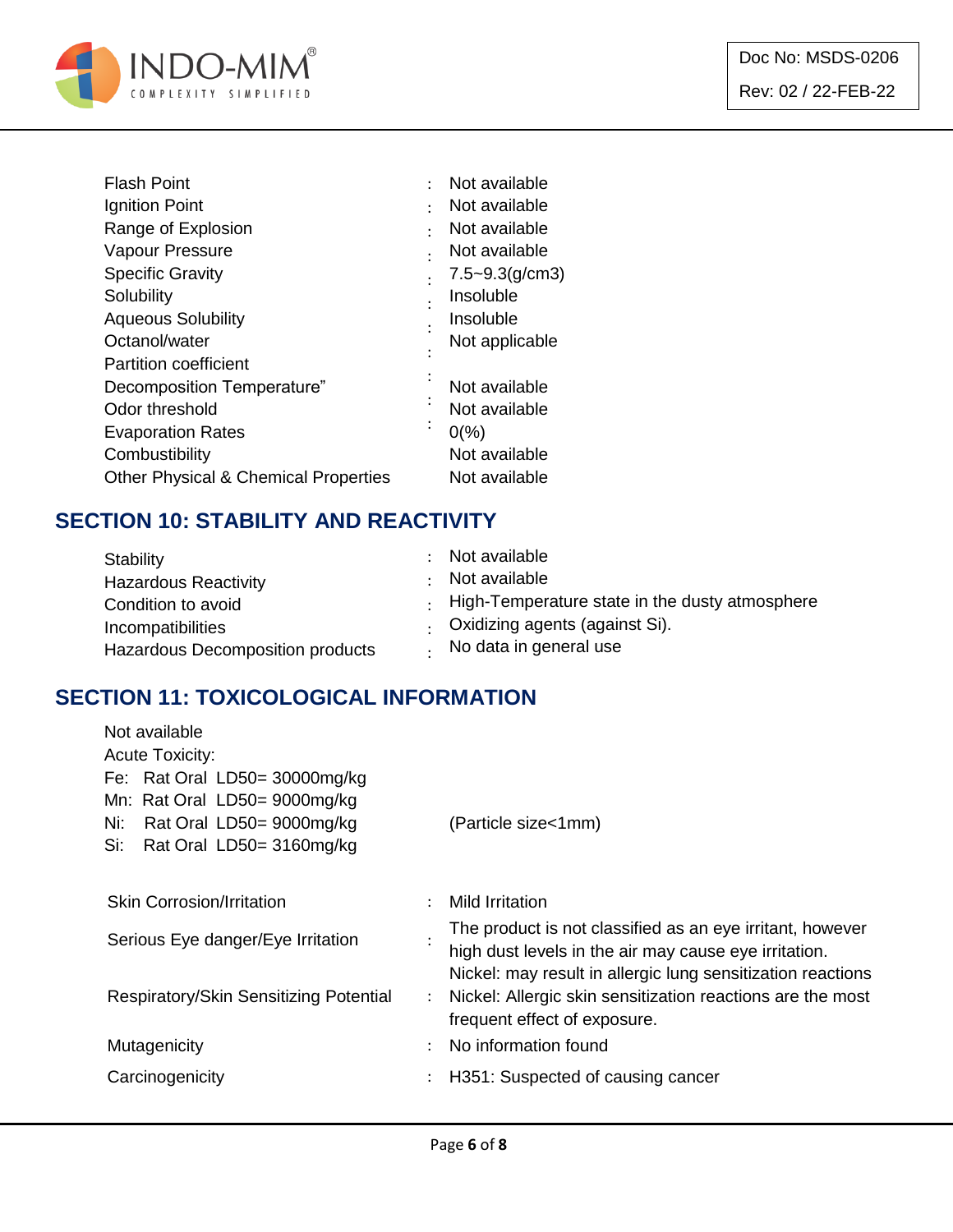

| Reproductive effects                                           |               | No information found                                                                   |
|----------------------------------------------------------------|---------------|----------------------------------------------------------------------------------------|
| Specific target organ systemic Toxicity<br>(Single Exposure)   |               | No information found                                                                   |
| Specific target organ systemic Toxicity<br>(Repeated Exposure) |               | H372: If inhaled, causes damage to the organ through<br>prolonged or repeated exposure |
| <b>Aspiratory Toxicity</b>                                     | $\mathcal{L}$ | No information found                                                                   |
| <b>Other Studies</b>                                           |               | No information found                                                                   |

#### **SECTION 12: ECOLOGICAL INFORMATION**

| Ecotoxicity                             | : No information found       |
|-----------------------------------------|------------------------------|
| Environmental residue/ biodegradability | : No information found       |
| <b>Bioaccumulation</b>                  | $\cdot$ No information found |
| Mobility in Soil                        | No information found         |
| Other studies                           | . No information found       |

#### **SECTION 13: DISPOSAL CONSIDERATIONS**

| Residual wastes        | Dispose of in accordance with local regulations. |
|------------------------|--------------------------------------------------|
| <b>Used Containers</b> | : Dispose of containers as scrap.                |

#### **SECTION 14: TRANSPORT INFORMATION**

| International regulation      |  | Not Regulated as per IATA   |
|-------------------------------|--|-----------------------------|
| Domestic regulation           |  | . Not Regulated as per IATA |
| Special safety measures       |  | : Not Regulated as per IATA |
| Emergency response guide book |  |                             |
| number                        |  | : Not Regulated as per IATA |

#### **SECTION 15: REGULATOR INFORMATION**

Chemical Substances Control Law PRTP (Pollutant Release and Transfer Register) Fire Service Act No.11 (Part 4 of Article 1 of Cabinet Order No. 358)

#### **SECTION 16: ADDITIONAL INFORMATION**

References : Ministry of Economy, Trade and Industry: GHS **Guidance** 

Advanced Information Centre of Safety and Health: